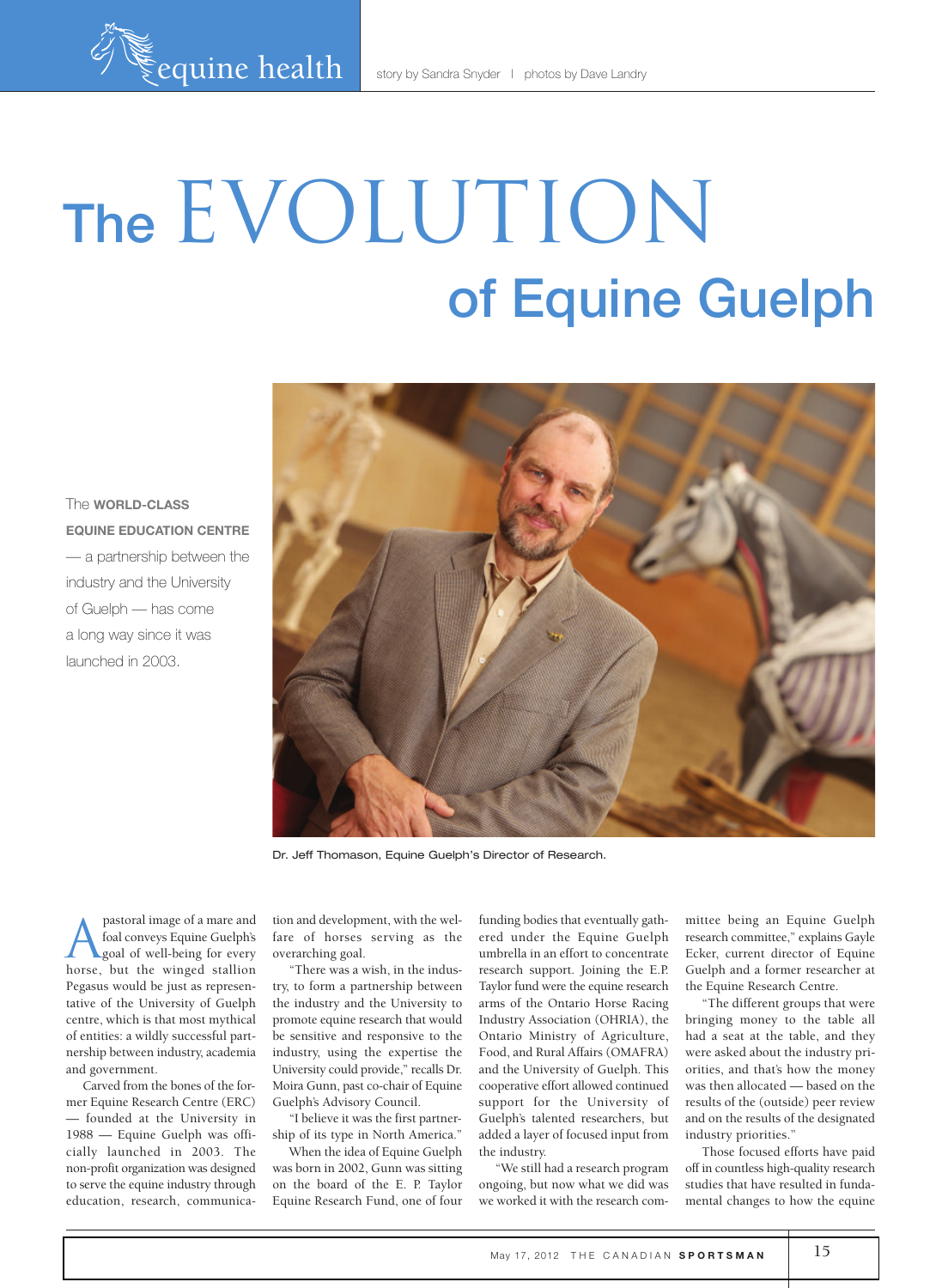

The horse racing industry has benefitted from Equine Guelph's research.

industry does business. From looking at early embryonic loss, to the impact of track surfaces on soundness, to treatments for colic and digestive upset, University of Guelph researchers, under the aegis of Equine Guelph, are engaged in world-class ground-breaking inquiries. (See side-bar p. 18)

"I think the work being done at Equine Guelph has huge benefits for the well-being of horses, and as a result the whole industry benefits," notes Gunn.

#### O N l I N E **l e a r n i n g**

While this successful research approach was being tailored, Ecker was also working on a proposal for the education component of Equine Guelph, and the centre's first online courses were offered in 2002 as part of the Equine Science Certificate program.

In the years since the launch, the program has expanded to 19 online courses, and students can now pursue the original Equine Science Certificate, an Equine Studies Diploma, an Equine Business Management Certificate or, new this year, an Equine Welfare Certificate.

The online courses, which range from Equine Exercise Physiology to Equine Business Finance and Risk Management, feature noted University of Guelph lecturers and renowned guest speakers from the equine industry and beyond.



Jackie Bellamy demonstrates Equine Guelph's online education component.

Ecker says the number of students that have enrolled in one or more courses is approaching 2,000 and that the student body — like the guest speakers — hail from all corners of the world.

Standardbred owner and breeder Lynn Magee is among the students who have obtained an Equine Studies Diploma from Equine Guelph's online offerings, and the Wingham, ON resident is clear about the benefits of extended learning to both horsepeople and their horses.

"It was a marvelous opportunity for me, and I put so much into all of my classes and got so much more out of it. Every time I learned something it took me to something else," notes Magee. "And things are changing so fast now in the world of horses. The research that is being done and all the work that is going on at University of Guelph and places like that — just the way we feed them is so much better than some of the theories that they had at one time. You have to keep up. You have to keep up with the changing science around us.

"I wish everybody who has ever thought about, or has a horse, would take these courses, because the horses deserve it," Magee says.

Designed to address needs within the industry, the course offerings are continually tweaked through feedback from both students and stakeholders. Equine Guelph regularly consults with its advisory council, made up of representatives from every facet of Ontario's horse industry including the Ontario Harness Horse Association (OHHA), the Ontario Racing Commission (ORC), and Standardbred Canada, and also surveys the broader population of horse owners, trainers and breeders.

The most recent survey indicated a need for shorter programs on key topics of interest and in March, 2012, the centre launched the first in a series of two-week e-sessions.

"We did a survey of the equine industry last year, and we asked the industry what they wanted. Education was viewed by virtually everybody in the industry as very important, but time and money is often an obstacle for them," explains Ecker. "So what we are starting to do now is create two-week minicourses. The first one we are going to launch is on biosecurity. So in that two-week time period people can come online, at any time they choose during the day, and they can learn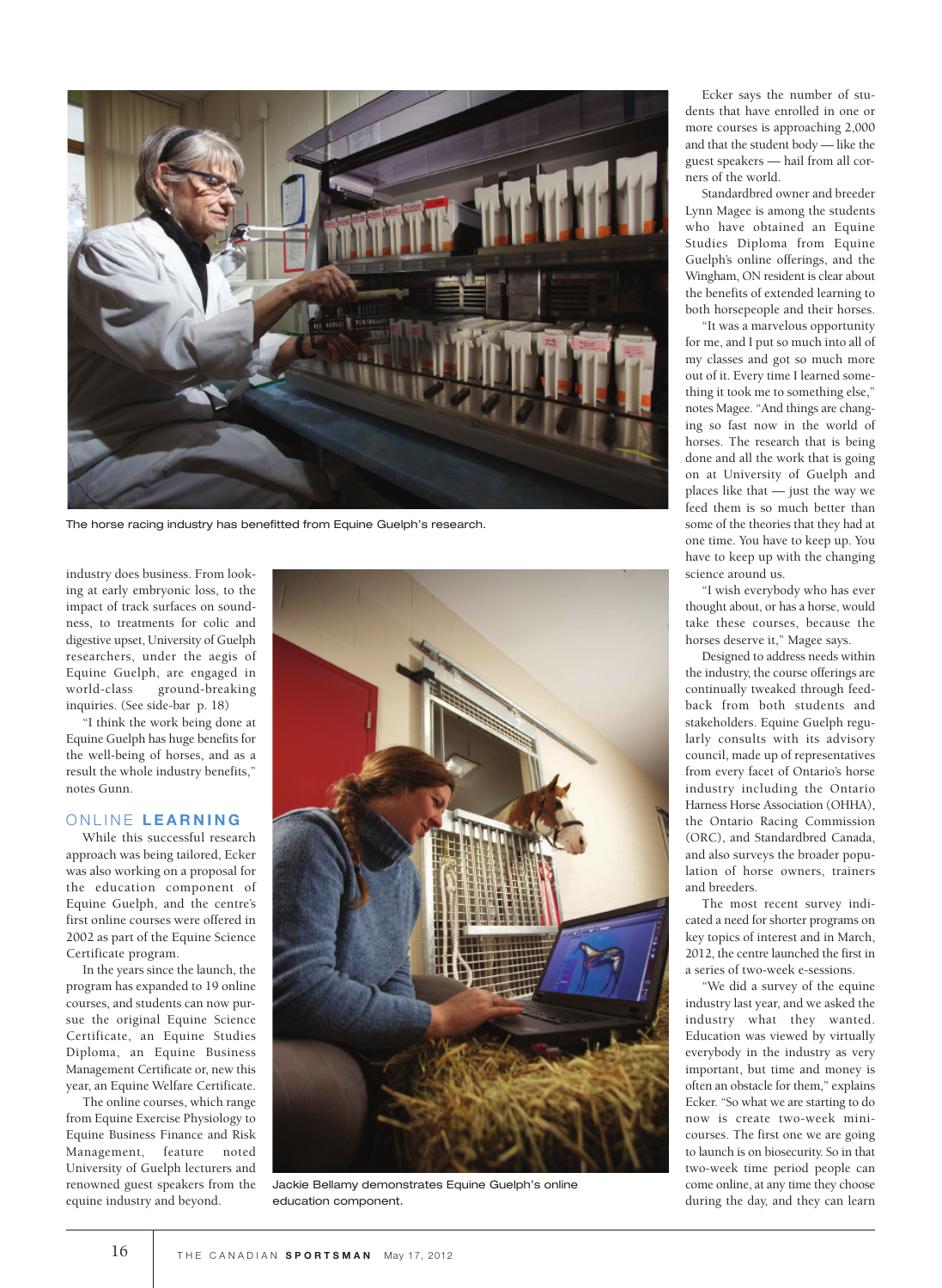about keeping infectious diseases out of their barn."

From the start, Ecker's philosophy about Equine Guelph's education offerings has been grounded in what she calls the pyramid of learning, providing an accessible pathway of lifelong learning for horsepeople. Once the first Equine Science Certificate was up and running, she turned her attention to the program that serves as the first portal on the pyramid.

### **r e a c h i n g o u t** TO YOUTH

Equimania, a fun, interactive youth program focusing on horse health and safety, made its debut at the Can-Am Equine Expo in 2005 and has since introduced hundreds of thousands of young people to the world of horses.

The widely traveled exhibit is a regular at the Can-Am events in London and Nova Scotia, the Royal Agricultural Winter Fair in Toronto,

the Royal Manitoba Winter Fair, Canada's Outdoor Equine Expo, and racetracks and fall fairs. Equimania has also appeared internationally, and was such a hit at the 2010 World Equestrian Games in Lexington, KY, that the Kentucky Horse Park is now developing its own interactive youth exhibit.

"Equimania serves two purposes. One, it attracts people to the horse industry while they are kids, because we know we have to get them bitten by the bug when we're eight and 10 years old," says Ecker with a chuckle. "And two, it gives us a platform to speak to parents about kids who want to get into the horse industry."

With Equimania focused on youth aged 8 to 12, and the online courses open to learners over the age of 18, Equine Guelph staff and their industry advisors perceived a gap in the learning pyramid. In 2006, the Groom One program was created to offer newcomers to the industry the opportunity to gain knowledge and



Gayle Ecker, director of Equine Guelph.

skills that would allow them to obtain work at a racetrack or training centre.

"We had this void for youth who wanted to get into the industry, and so that's what we wanted to do, provide that next level for them. Also, we could attract people to the Groom One program and get them introduced to racing," explains Ecker, noting that the industry had expressed an ongoing need for knowledgeable, competent caretakers.

Consisting of a two-day orientation, which includes a backstretch tour and a night or afternoon at the races, plus an online component and a work placement, the Groom One program has seen graduates gain employment in all sectors of the racing industry.

Cambridge, ON resident Tim Irvine graduated from the Groom One program in 2008 and went on to earn the Ontario Harness Horse Association's Caretaker of the Year award in 2009. Although set to begin studies toward a career as a network cable specialist in April, Irvine enjoyed his four years as a caretaker, and continues to support the Groom One program, appearing as a guest speaker at the March orientation session.

"It is a good course for someone like me, who didn't know a lot about the industry or the animals themselves. We touched on anatomy, on how the industry works, and general care of the animal," says Irvine. "And I met a lot of great people too. It's a good program."

In addition to an education, participants in the Groom One orientation session are receiving

positive messages about the racing industry, and Ecker says the benefits of that communication have ripples far beyond the program's stated goal of producing competent and employable caretakers.

"One husband and wife came to a Groom One about three years ago and they are now up to five horses over in London," notes Ecker. "So they didn't work as grooms, but they became horse owners."

The positive messages generated by the Groom One orientation are just one small part of what Dr. Gunn calls the third pillar of Equine Guelph's strong foundation, the communication program.

"You can do all the research, but if nobody knows about it you really haven't been effective. Having an effective communication arm disseminating that information benefits people in the industry," Gunn emphasizes.

To that end Equine Guelph distributes regular newsletters, and has recently joined the wave of organizations making effective use of social media. At *www.youtube.com/ equineguelphuofg*, horsepeople will find monthly editions of 'Report on Research', in which leading researchers discuss their work and offer helpful hints for horse owners. To date, Dr. Peter Physick-Sheard has addressed his work on heartrates and heart conditions in racehorses, and Equine Guelph research director Dr. Jeff Thomason has discussed his research on the equine hoof and lower limb anatomy and the impact of racetrack surfaces on lower limb injuries.

The most recent additions are several videos on biosecurity, with Dr. Scott Weese, and information on stem cell research from Dr. Thomas Koch.

#### A N **i n d u s t ry**  $P$ **ARTNERSHIP**

Support for Equine Guelph's efforts education, research and communication — is broad-based, coming from all sectors of the horse industry.

"It is truly representative of the entire industry and everyone contributes in some way, shape or form," notes Dr. Gunn.

In addition to racing, equestrian, and agricultural organizations, Equine Guelph is also supported by the business community, both equine-related and otherwise. Five online health care tools for horse owners — a biosecurity calculator, horse health check, journey through the joints, lameness lab, and vaccination equi-planner — are

## Update on the Ontario Equine Centre

Representatives from the Ontario Harness Horse Association and Standardbred Canada are part of the team working to develop the Ontario Equine Centre, a proposed world-class equine facility on the 600 acre Arkell Research Station property bordering the city of Guelph.

The Ontario Equine Centre (OEC) would offer training, sale and show facilities for all breeds and disciplines, and is slated to become the new home of Equine Guelph, which would anchor an equine-related research cluster and incubator. Although the group had hoped to have shovels in the ground as early as 2010, the process of transferring the land from the Agricultural Research Institute of Ontario to the OEC Corporation has been slower than anticipated.

"The Ontario Equine Centre is still working with the Ontario Ministry of Agriculture and Food and with the Ontario Agricultural Research Council on having the property designated for the intent of establishing a world-class equine centre that could also accommodate other livestock related activities," explains OEC chair Jean Szkotnicki.

"Once the property is designated, the OEC will need to raise the funds to develop the property and facilities based on agreed upon milestones between the Ministry and OEC."

Information about the proposed facility, including a site plan, is available at the OEC's website *http://www.ontarioequinecentre.ca.*